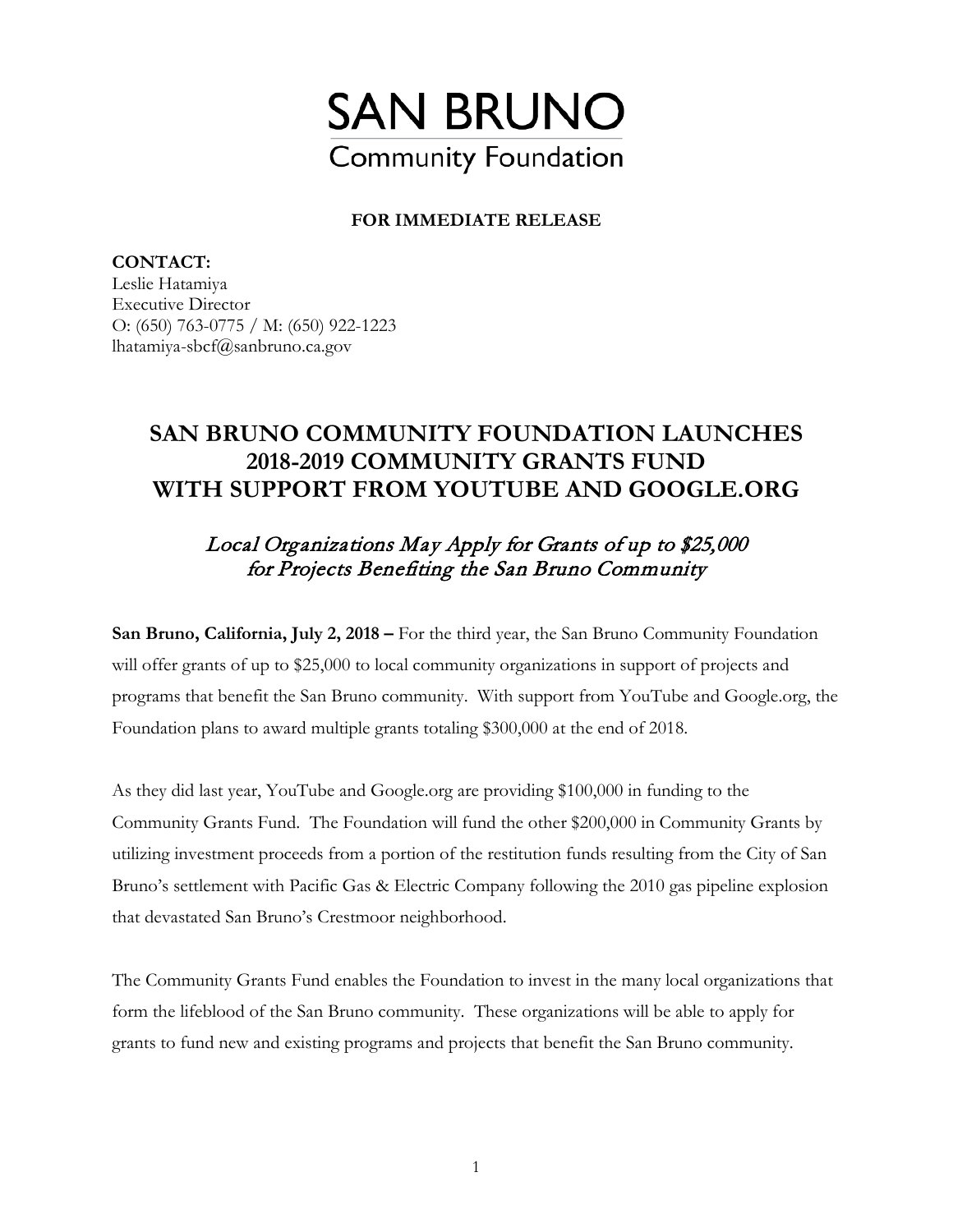"We are thrilled to offer community organizations doing meaningful work in San Bruno – groups that serve our youth, our seniors, our diverse ethnic communities, those struggling economically, and the broader San Bruno community – the opportunity to apply for a Community Grant this year," said Nancy Kraus, Foundation President. "With YouTube and Google.org's support, for which we are extremely grateful, we are able to leverage funding to support the important work that these organizations do to improve the quality of life in San Bruno and benefit a diverse cross-section of the community."

"YouTube and Google.org are excited to partner once again with the San Bruno Community Foundation on the Community Grants Fund," said Rebecca Prozan, Google's head of Public Affairs in California. "We look forward to helping invest in innovative and substantive programs that benefit San Bruno, which YouTube proudly calls home."

Through the Community Grants Fund, the Foundation will fund programs and projects that (1) benefit the San Bruno community and (2) fall within one of the Foundation's focus areas, which include publicly owned community facilities; community health and safety; sports and recreation; education; youth activities; public spaces, parks, and open space; community-building; human and social services for all; economic vitality; intra-San Bruno transit; and healthy, stable, and affordable housing.

Grant awards will be based on a variety of factors, including but not limited to the benefits of the proposed project or program to the San Bruno community; the proposal's alignment with one of the Foundation's focus areas; project/program methodology and budget; requested grant amount in relation to the anticipated community benefit; and the organization's track record, stability, and financial health.

Eligible organizations can apply for a grant through the Foundation's online application, which is posted at [www.sbcf.org.](http://www.sbcf.org/) For the 2018-2019 grant cycle, the application deadline is Wednesday, September 26, 2018. The Foundation intends to announce this year's Community Grant awards in December 2018, which will used to fund activities in 2019. Detailed program guidelines for the Community Grants Fund, including eligibility requirements and the application process, can be found on the Foundation's website at [www.sbcf.org.](http://www.sbcf.org/) 

2